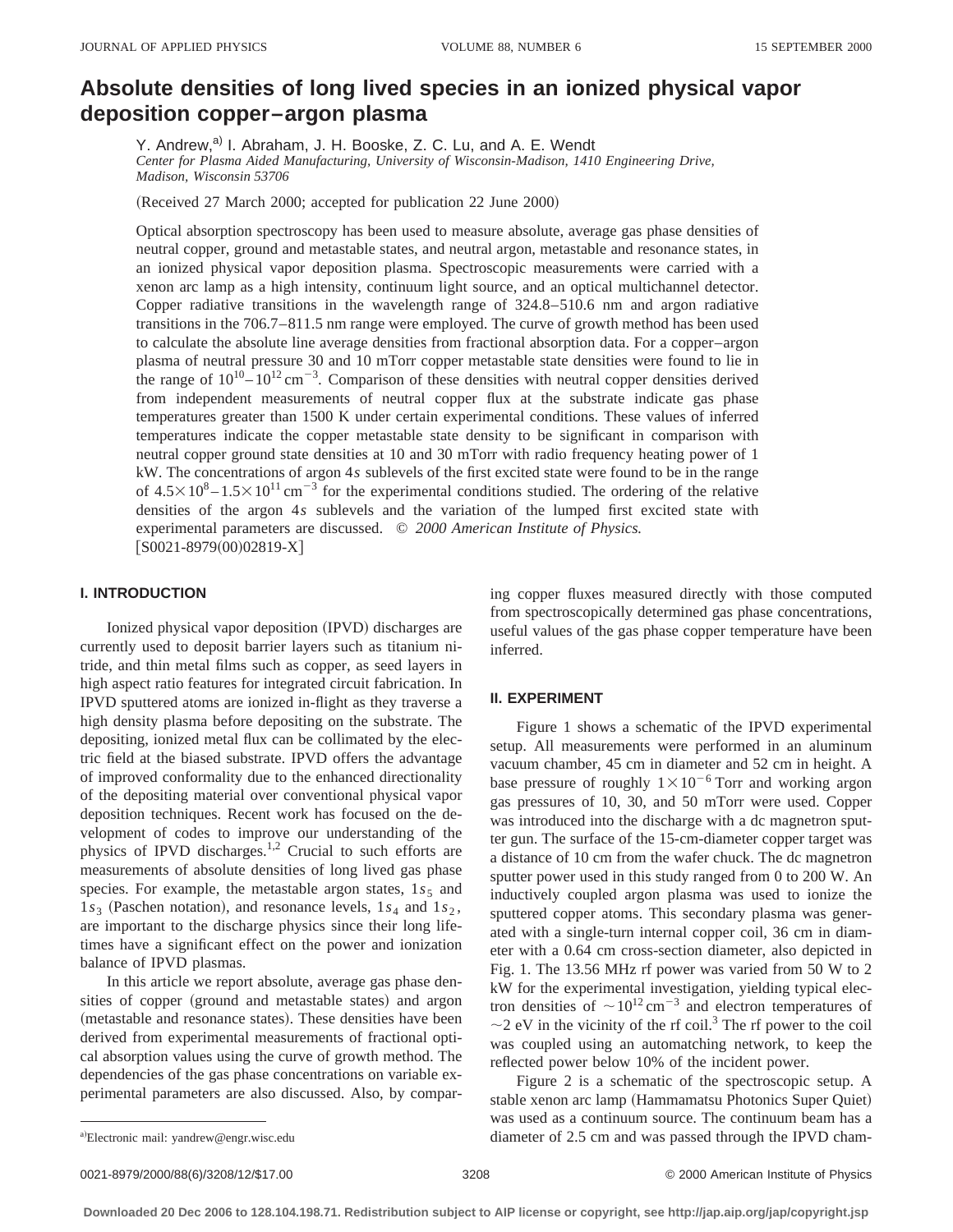

FIG. 1. Cross-sectional schematic diagram of vacuum chamber showing location of main components.

ber directly above the substrate stage, over the window-towindow path length of 46 cm. A Jarrel Ash spectrometer with a focal length of 50 cm was used to detect radiation after transmission through the IPVD plasma. The spectrometer is equipped with an echelle grating of dimensions,  $93 \text{ mm} \times 55 \text{ mm}$ , with a groove density of 316 grooves/mm and 63° blaze. A small low-resolution grating monochromator (ISA Model H10) with a 10 cm focal length was used as a premonochromator with a spectral range of 5 nm.

The Jarrel Ash spectrometer is equipped with a multichannel detector consisting of a 1024-pixel Si photodiode array (PDA). To suppress noise contribution from thermally generated charge carriers, the detector enclosure is evacuated  $(to < 150$  mTorr) and the PDA chip is cooled to as low as  $-25$  °C with a built in Peltier cooler. An optical multichannel analyzer (OMA) data acquisition system is used to record the signal (intensity counts), digitizing the analog signals. The resolution of the detection system is 0.01 nm/pixel and small fractional absorptions of as low as  $10^{-2}$  have been detected with it.



FIG. 2. Schematic of optical absorption spectroscopy setup.



FIG. 3. Absorption spectrum recorded at a pressure of 30 mTorr, dc sputter power of 100 W, and rf power of 1000 W, for  $\lambda = 810.4$  and 811.5 nm.

A digital subtraction technique previously described by Walmsley and Lawler<sup>4</sup> was employed to measure the desired absorption spectra. The plasma emission signal must be comparable to, or less than, the signal from the xenon arc lamp for the digital subtraction to be practical. $4$  The basic procedure involves recording four spectra. The first spectrum,  $I_1$ , is taken when a screen blocks the arc lamp. Only plasma line emission is recorded. The second spectrum,  $I_2$ , is measured when the screen is removed, the superposition of the arc lamp and the plasma spectrum is measured. The third and fourth spectra are recorded with the plasma switched off. The third spectrum,  $I_3$ , is recorded with the removal of the screen, so only the lamplight reaches the detector. The fourth spectrum,  $I_4$ , is measured with the screen blocking the arc lamp, so only background light and thermally generated noise in the semiconductor detector is recorded. This protocol is summarized in Fig. 2. Once all four spectra have been recorded they are combined to yield a final absorption spectrum. The profile of transmittance,  $T$ , versus wavelength,  $\lambda$ , is obtained by subtracting pixel by pixel,  $I_1$  and  $I_2$ , and dividing this difference by the dark count corrected spectrum of the xenon lamp continuum,  $I_3$  minus  $I_4$ ,

$$
T(\lambda) = \frac{I_2 - I_1}{I_3 - I_4}.\tag{1}
$$

This last step eliminates the pixel-to-pixel variations in the detection array and from the xenon lamp. It should be noted that the integration time for taking each spectrum must precisely match if one wants to subtract two spectra and detect small fractional absorption. An example of a final absorption spectrum is given in Fig. 3.

Neutral copper deposition rates were measured using a water-cooled, biased quartz crystal microbalance, which was placed directly on top of the wafer chuck. The crystal surface exposed to deposition is coated with a thin gold or silver film upon which the copper film is deposited. The quartz crystal acts as a piezoelectric transducer in an oscillator circuit, in which the resonant frequency is dependent on the mass load on the quartz crystal. In the instrument used for these measurements the front surface can be biased relative to the plasma potential. By applying a bias voltage above the plasma potential, ions are repelled and deposition due to neutrals only can be monitored. A magnetic field is used to protect the crystal from drawing a large electron saturation

**Downloaded 20 Dec 2006 to 128.104.198.71. Redistribution subject to AIP license or copyright, see http://jap.aip.org/jap/copyright.jsp**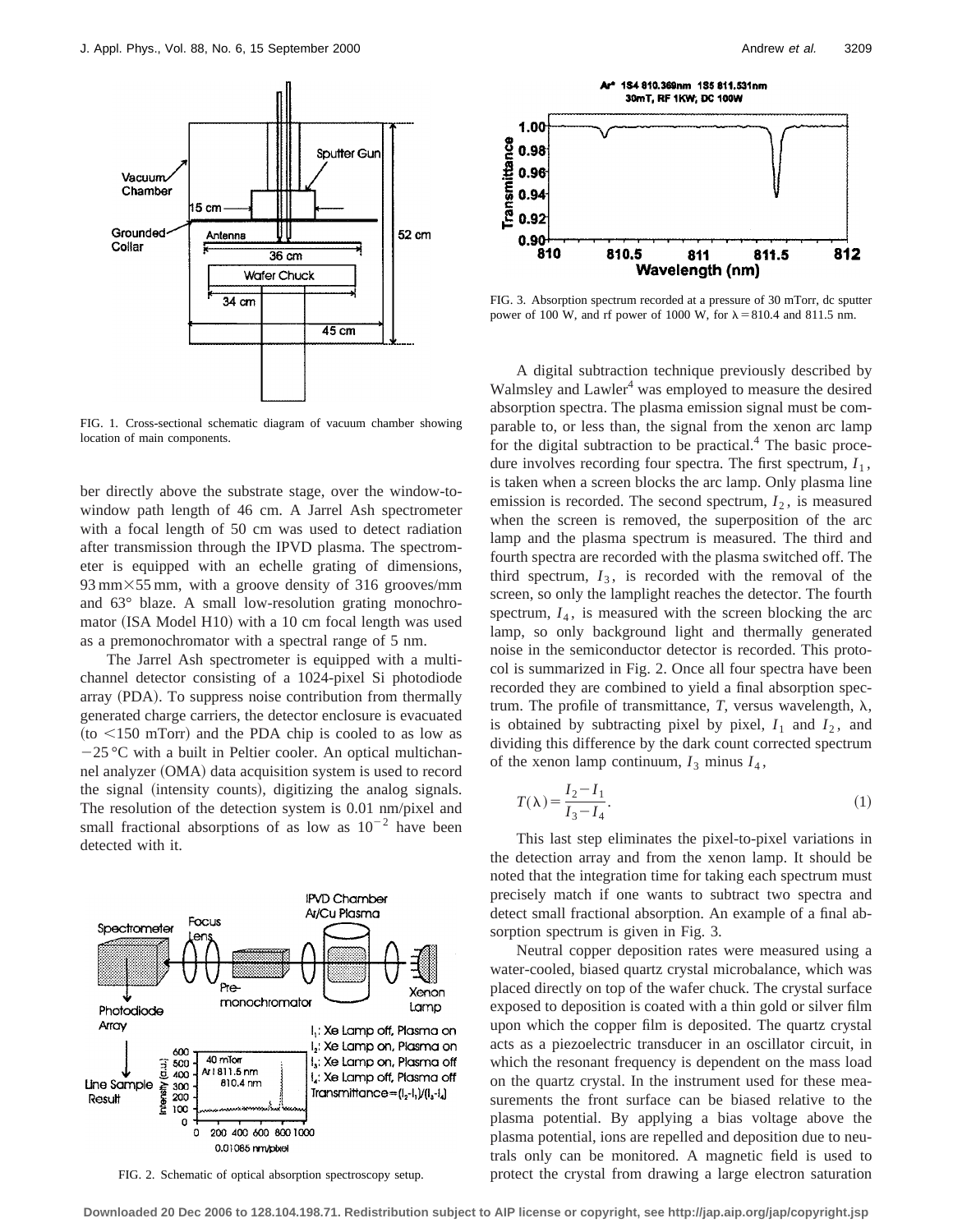current when biased above the plasma potential. A more detailed description of this diagnostic is given in Ref. 5. Radial profiles of the neutral copper deposition rate were measured across the  $46 \text{ cm}$  optical absorption spectroscopy  $(OAS)$  line of sight. Experimental conditions similar to those set for the OAS data were used. Values of average total deposition rate were then calculated and used to infer average values of neutral copper density for comparison with the values inferred from OAS measurements. These comparisons have been carried across a range of assumed temperatures, which has also allowed values of neutral copper temperature to be estimated. This is discussed further in Sec. IV A.

## **III. DENSITY CALCULATIONS FOR OPTICAL ABSORPTION MEASUREMENTS**

Densities can be obtained from fractional absorption data by measuring one of three quantities: the peak fractional absorption, the area under the absorbance  $\lfloor -\log(\text{transmittance}) \rfloor$  of a line, or the area under the fractional absorption of a given spectral line. The peak fractional absorption is the easiest to measure, but produces erroneously low density results if the spectral linewidth is significantly narrower than the instrumental resolution. The most general method uses the area under the fractional absorption to compute the equivalent width, which is conserved regardless of instrumental linewidth. The equivalent width is then used with the curve of growth method $\sigma$  to obtain accurate density results even for strongly absorbed narrow lines, which appear to have small fractional absorptions because of the large difference between the spectral  $(0.005 \text{ nm})$  and instrumental  $(0.01 \text{ nm})$  linewidths. The absorbance method is also independent of instrumental resolution, but underestimates the density for strongly absorbing spectral lines.<sup>7</sup>

The density of absorbing species is related to the equivalent width, *W*, following the treatment of Penner,<sup>8</sup> according to

$$
W \equiv \int_{\text{line}} dv \left[ 1 - \frac{I(v)}{I_0} \right] = \int_{\text{line}} dv \left[ 1 - e^{-P(v - v_0)X} \right], \tag{2}
$$

where *P* is the spectral absorption coefficient  $(m^{-1} \text{ atm}^{-1})$ , *X* is the optical density (m atm), and

$$
P(v - v_0) = P' f(v - v_0).
$$
 (3)

In Eq. (3),  $\nu_0$  is the center frequency of the absorption line,  $f(\nu-\nu_0)$  is the dimensionless line shape function, and

$$
P' = \frac{S_{\text{line}}}{b_D} \sqrt{\frac{\ln 2}{\pi}},\tag{4}
$$

where  $S_{\text{line}}$  is the line strength  $(m^{-1} s^{-1} \text{ atm}^{-1})$ , and  $b_D$  is the Doppler half-width at half maximum (HWHM) (Hz).

The line strength can be expressed as a function of the Einstein coefficient for spontaneous emission,  $A_{u \to 1}$ , as,

$$
S_{\text{line}} = \frac{c^2}{8\,\pi\,v^2} \frac{N_l}{p} A_{u \to 1} \frac{g_u}{g_1},\tag{5}
$$

where *c* is the speed of light  $(m s^{-1})$ , *v* is the transition (line) frequency  $(Hz)$ ,  $(N_l/p)$  is the gas density (molecules  $m^{-3}$  atm<sup>-1</sup>) at standard temperature and pressure (0 °C,

1 atm),  $A_{u\rightarrow 1}$  is the Einstein coefficient for spontaneous emission  $(s^{-1})$ , and  $g_u$  and  $g_l$  are the upper and lower state degeneracies, respectively (dimensionless).

The line shape produced by independent homogeneous (Lorentzian) and inhomogeneous (Gaussian) broadening mechanisms, called a Voigt profile, results in a spectral absorption coefficient *P* of the form,

$$
P(v - v_0) = \frac{P'a}{\pi} \int_{-\infty}^{+\infty} \frac{e^{-y^2} dy}{a^2 + (\xi - y)^2},
$$
 (6)

where,

$$
a = \frac{b_L}{b_D} \sqrt{\ln 2},\tag{7}
$$

$$
\xi = \frac{\nu - \nu_0}{b_D} \sqrt{\ln 2},\tag{8}
$$

$$
y = \frac{v' - v_0}{b_D} \sqrt{\ln 2},\tag{9}
$$

 $b<sub>L</sub>$  is the Lorentzian linewidth (HWHM) (Hz),  $b<sub>D</sub>$  is the Doppler linewidth (HWHM) (Hz),  $\nu$  is the frequency at which  $P(\nu-\nu_0)$  is evaluated (Hz),  $\nu_0$  is the absorption line center frequency (Hz), and  $\nu'$  is the frequency corresponding to Doppler velocity component (Hz).

The *a* value, the ratio between the Lorentzian and Doppler halfwidths, is a measure of the importance of collisional broadening for the particular pressure of interest. An *a* value of zero represents a purely Doppler broadened profile. The *a* values for our measurements varied from 0.005 to 0.01 for ground state copper, depending on pressure and temperature, and 0.002 to 0.023 for the argon lines, with the important exception of the 750.384 nm argon line, whose *a* value was in the range of  $0.32-0.66$ , due to the short lived (radiative) lower state.

The integral on the right-hand side of Eq.  $(6)$ , called the Voigt integral, is well known in mathematics. It must be evaluated numerically in order to obtain solutions to Eq.  $(2)$ for particular equivalent widths and optical densities. The solutions of Eq.  $(2)$  for increasing absorption intensity for a particular *a* value form a curve, called a ''curve of growth.'' <sup>6</sup> A table of equivalent widths was obtained by Jansson and Korb. $9,10$  We extended the range of their results by writing a Mathematica® program, which used the algorithm of Lether and Wenston $11$  to numerically solve the Voigt integral. The species density for a given equivalent width at any *a* value was then obtained using this program. Representative curves of growth, for increasing *a* values, are usually plotted on logarithmic scales as shown in Fig. 4, where the symbols indicate the values obtained from the table of Jansson and Korb.<sup>9,10</sup> The curve for the lowest  $a$ value shown in Fig. 4 is virtually identical to that for a pure Doppler profile. All the curves start out the same at low equivalent widths, but begin to diverge significantly as the nonlinear relationship shown in Eq.  $(2)$  between absorption and density begins to be more pronounced.

In the linear part of the curve of growth, called the optically thin region, the argument of the exponential in Eq.  $(2)$ is small and the approximation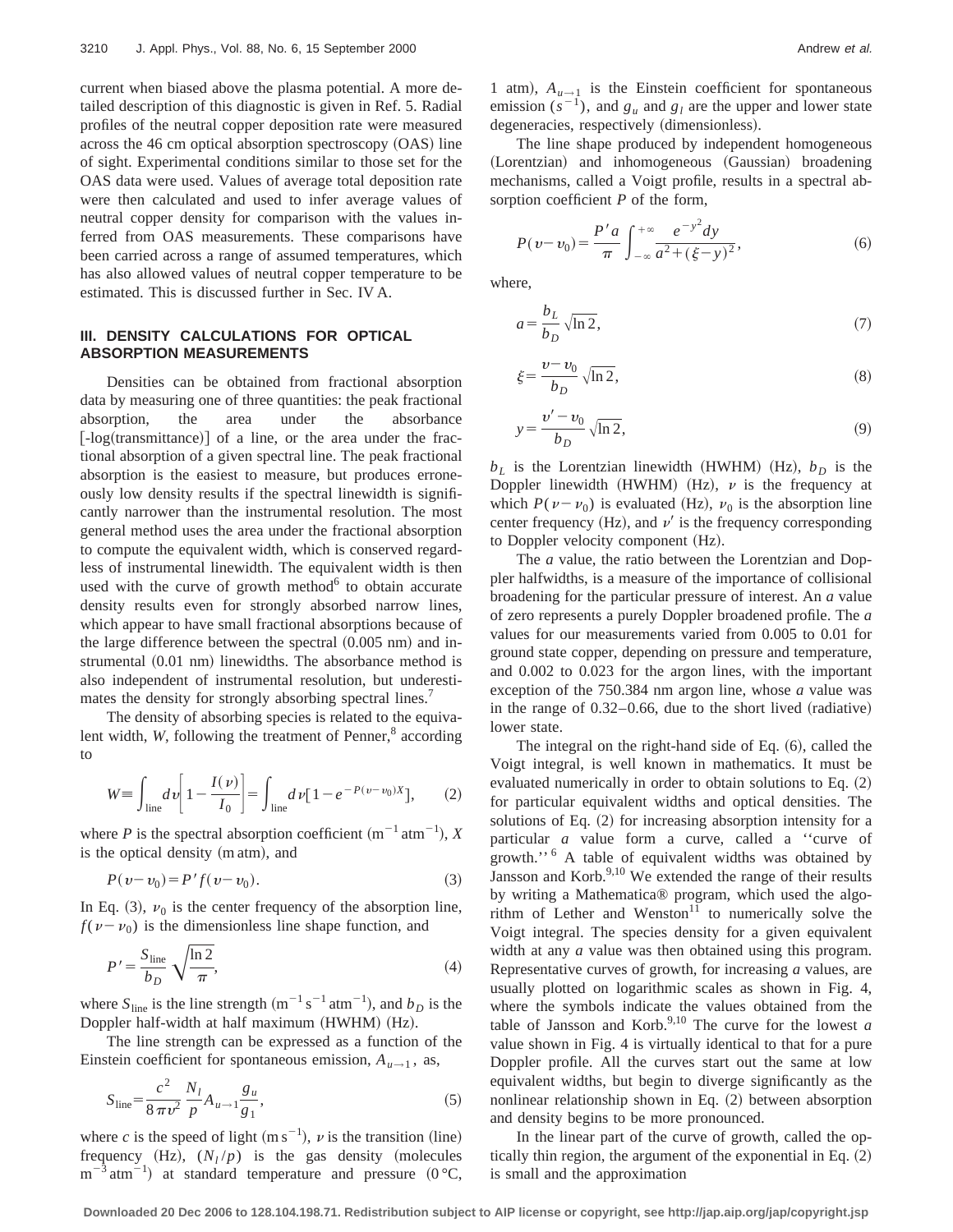

FIG. 4. Curves of growth for a range of *a* values.

$$
e^{-x} \cong 1 - x,\tag{10}
$$

can be used. Therefore,

$$
W = \int_{\text{line}} dv \left[ 1 - \frac{I(v)}{I_0} \right] \approx \int_{\text{line}} dv [P(v - v_0)X] = S_{\text{line}}X,
$$
\n(11)

because,

$$
\frac{1}{b_D} \sqrt{\frac{\ln 2}{\pi}} \int_{-\infty}^{+\infty} dv f(v - v_0) = 1.
$$
 (12)

A useful property of Eq.  $(11)$  is that there is no temperature dependence remaining in the final density result. It is important to remember, however, that Eq.  $(11)$  only applies when the  $W/b<sub>D</sub>$  ratio is less than about one, in the linear region of the curve of growth, not included in Fig. 4. The full form of Eq.  $(2)$  must be evaluated numerically in order to obtain accurate number densities beyond that point, due to the nonlinear relationship between density and absorption intensity, shown in Fig. 4.

## **A. Hyperfine structure of ground state copper absorption line**

The spectroscopic absorption line used to obtain densities of ground state copper atoms, called the  $D_2$  line at 324.7540 nm, is not a single line. It is actually composed of a hyperfine structure due to the magnetic interaction between the nuclear spin and the spin of the orbital electrons.<sup>12</sup> The resulting lines are separated by more than a Doppler width, but are resolved only in very high resolution experiments.<sup>13</sup> In addition, the isotope effect for copper  $\lceil_{29}Cu^{63}(69.09\%)$ and  $_{29}Cu^{65}(30.91\%)$  doubles the number of lines. Because the hyperfine lines are separated in frequency by more than a Doppler width, the multiplet structure must be explicitly treated in our curve of growth method in order to obtain accurate ground state copper atom densities, even though the hyperfine structure is not resolved at our instrumental resolution. The application of the curve of growth method to multiple line components is detailed in Appendix A. Due to the increased computational complexity required to treat the hyperfine structure, our results are reported at three selected temperatures within an estimated gas phase temperature range, 350, 500, and 1500 K. Clearly, measurements of the





FIG. 5. Ground state, neutral copper densities plotted as a function of assumed copper temperature for argon pressure, 50 mTorr, 50 W dc sputter power, and variable radio frequency power, rf.

gas phase species temperature are important to the derivation of accurate densities. In the absence of direct temperature measurements, an attempt has been made to infer neutral copper temperatures by comparing two independent measurements of copper density across the range of assumed temperature.

# **IV. RESULTS**

#### **A. Copper**

Figures 5 and 6 show the values of ground state, neutral copper density derived from OAS measurements. These results have been plotted as a function of assumed copper temperature at pressures of 50  $(Fig. 5)$ , 30, and 10 mTorr  $(Fig. 5)$ 6). For the 50 mTorr case, the rf inductively coupled plasma  $~(ICP)$  power was varied from 0 to 1500 W in 250 W increments, while the dc sputter power was kept constant at 50 W. For the 30 and 10 mTorr cases, the rf ICP power was set at 1000 and 2000 W, while the sputter power was set at 100 and 200 W. It may be incorrect to assume a single copper temperature under varying conditions of argon pressure, rf ICP power or dc sputter power. Therefore, assumed copper temperature was chosen as the *x*-axis variable. The error



FIG. 6. Neutral copper, ground state densities plotted as a function of assumed copper temperature for variable values of argon pressure, dc sputter power, and radio frequency power, rf.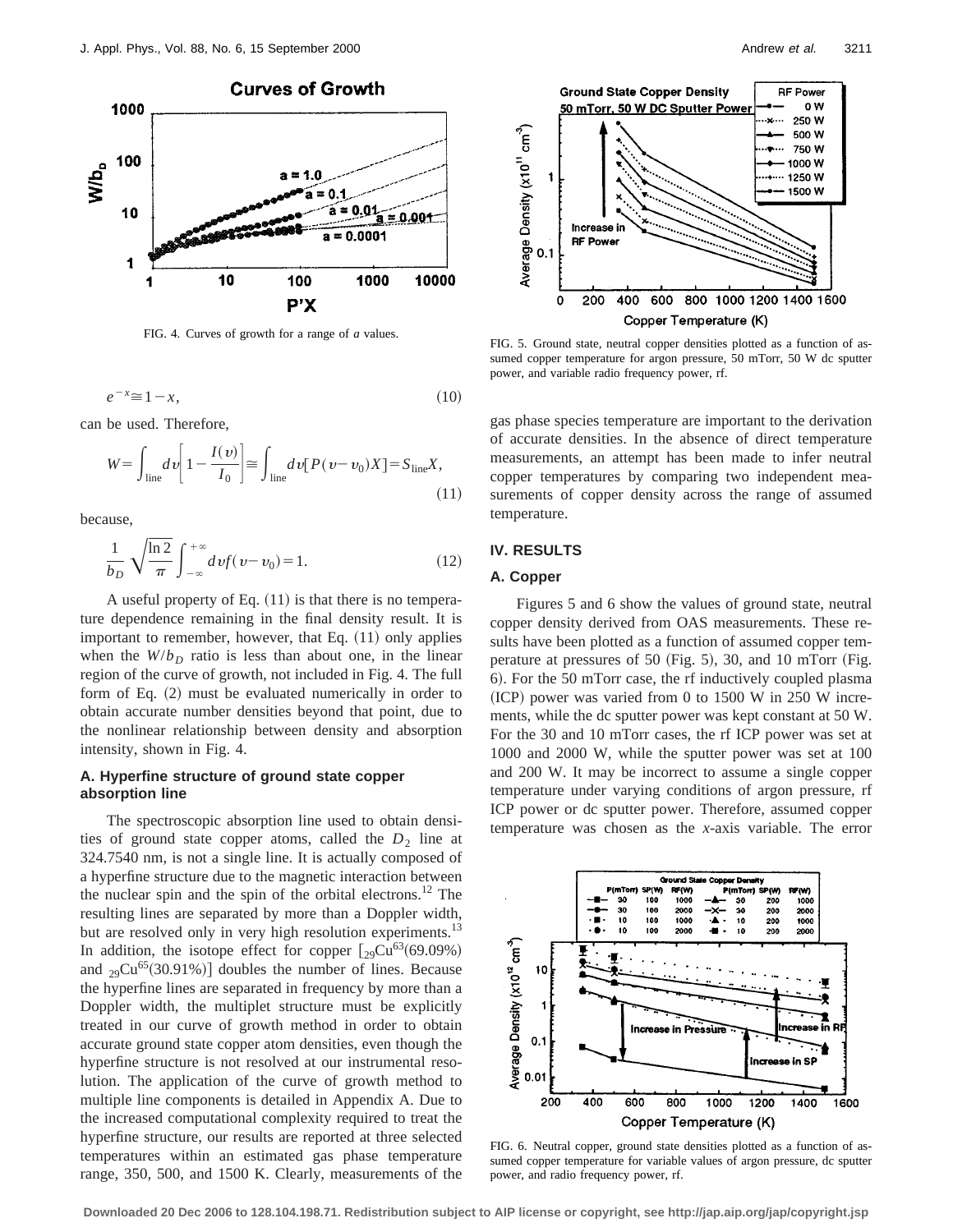TABLE I. Comparison of ground and metastable state copper densities.

| Ar<br>pressure<br>(mTorr) | rf<br>power<br>(W) | Sputter<br>power<br>(W) | Ground<br>state Cu<br>density<br>$\rm (cm^{-3})$<br>(@350 K) | Ground<br>state Cu<br>density<br>$\rm (cm^{-3})$<br>$(\textcircled{a}500 K)$ | Ground<br>state Cu<br>density<br>$\rm (cm^{-3})$<br>(@1500 K) | Metastable<br>state Cu<br>density<br>$\rm (cm^{-3})$ |
|---------------------------|--------------------|-------------------------|--------------------------------------------------------------|------------------------------------------------------------------------------|---------------------------------------------------------------|------------------------------------------------------|
|                           |                    | $\theta$                | $2.50 \times 10^{9}$                                         |                                                                              |                                                               | $2.37 \times 10^{10}$                                |
|                           | 1000               | 100                     | $6.96 \times 10^{10}$                                        | $3.23 \times 10^{10}$                                                        | $5.20 \times 10^{9}$                                          | $5.79 \times 10^{10}$                                |
|                           |                    | 200                     | $2.72 \times 10^{12}$                                        | $1.44 \times 10^{12}$                                                        | $7.8 \times 10^{10}$                                          | $8.20 \times 10^{10}$                                |
| 30                        |                    | $\theta$                |                                                              |                                                                              |                                                               | $3.0 \times 10^{10}$                                 |
|                           | 2000               | 100                     | $7.56 \times 10^{12}$                                        | $4.5 \times 10^{12}$                                                         | $5.8 \times 10^{11}$                                          | $4.77 \times 10^{10}$                                |
|                           |                    | 200                     | $1.36 \times 10^{13}$                                        | $8.29 \times 10^{12}$                                                        | $1.47 \times 10^{12}$                                         | $7.48 \times 10^{10}$                                |
|                           |                    | $\theta$                |                                                              |                                                                              |                                                               | $9.73 \times 10^{9}$                                 |
|                           | 1000               | 100                     | $2.47 \times 10^{12}$                                        | $1.25 \times 10^{12}$                                                        | $5.44 \times 10^{10}$                                         | $2.01 \times 10^{10}$                                |
|                           |                    | 200                     | $7.17 \times 10^{12}$                                        | $4.20 \times 10^{12}$                                                        | $4.48 \times 10^{11}$                                         | $2.87 \times 10^{10}$                                |
| 10                        |                    |                         |                                                              |                                                                              |                                                               |                                                      |
|                           |                    | $\theta$                |                                                              |                                                                              |                                                               | $1.50 \times 10^{10}$                                |
|                           | 2000               | 100                     | $1.72 \times 10^{13}$                                        | $1.05 \times 10^{13}$                                                        | $1.90 \times 10^{12}$                                         | $2.12 \times 10^{10}$                                |
|                           |                    | 200                     | $3.63 \times 10^{13}$                                        | $2.24 \times 10^{13}$                                                        | $4.75 \times 10^{12}$                                         | $2.90 \times 10^{10}$                                |

from the repeatability of the spectroscopic measurements gives a  $\pm 21\%$  uncertainty in the equivalent widths. A sensitivity analysis of the calculated density to a  $\pm 10\%$  uncertainty in the equivalent width, was carried out for the single case of 10 mTorr, 200 W dc sputter power, and 2000 W rf power. This led to a  $\pm 30\%$  error in the derived density and is shown as error bars for this particular case in Fig. 6.

Figures 5 and 6 show the copper density to have a strong dependence on the assumed copper temperature. This dependence makes the evaluation of trends in ground state copper density with the variable experimental parameters, such as plasma power and neutral pressure, difficult without an independent measurement of the copper neutral temperature. However, at each assumed temperature the neutral copper, ground state density was found to increase with dc sputter power from 100 to 200 W, by a factor of between 1.8 and 44, with the largest increase occurring at 30 mTorr and 1000 W rf power. At each assumed temperature, the neutral copper ground state density was also found to increase with rf power, from 0 to 1500 W in Fig. 5 and from 1000 to 2000 W in Fig. 6, by a factor between 5 and 140. This trend is most clearly seen in Fig. 5 and by an example indicated in Fig. 6. Finally, decreasing the neutral argon pressure from 30 to 10 mTorr led to an increase in neutral copper, ground state densities by a factor ranging from 2.6 to 39. An example of this trend is also highlighted in Fig. 6.

The increase in neutral copper, ground state density with higher dc sputter power is expected to be the direct result of the associated increase in metal flux into the discharge. The increase in neutral copper concentrations at higher rf powers is thought to be a consequence of two possible factors. Denser plasmas and the more negative bias of the inductive coil associated with increased rf power leads to a higher coil sputter rate. Such a local increase in copper influx into the discharge could also cause rarefaction of the neutral argon gas in the vicinity of the coil. This effect could in turn allow more copper neutrals to reach the substrate rather than being scattered and redeposited on the sputter target and coil. Finally, the observed decrease in neutral copper concentration with increasing argon pressure may be an effect of enhanced ionization. As the background neutral argon pressure increases, the copper atoms sputtered from the target have a greater likelihood of being thermalized and subsequently ionized. The result is an increased ionized metal flux fraction for a given metal flux from the target and hence a decrease in the neutral copper density. This explanation is supported by measurements of ionized metal flux fractions at the substrate.<sup>14</sup>

Shown in Table I are the values of neutral copper, metastable, and ground state densities derived from OAS measurements at the three assumed temperatures. The metastable densities are independent of assumed copper temperature, since their absorption values correspond to the linear part of the curve of growth. The neutral copper, metastable state densities are found to increase with both dc sputter power and argon pressure and to show no strong dependence on rf power. Comparison of the metastable and ground state densities demonstrates the two species to be of the same order of magnitude under certain experimental conditions. However, the conditions for which this may be true are dependent upon the assumed copper temperature and specific examples are discussed at the end of this section.

The increase in neutral copper, metastable state densities with increasing sputter power is also expected to be a direct result of the associated higher metal flux into the discharge. The dependence of the copper metastable state concentration on rf power and argon pressure is thought to be less straightforward. For example, increased argon pressure results in increased thermalization of the sputtered copper atoms. This in turn allows electron impact excitation to and deexcitation from the copper metastable states to play a more important role. The greater number of neutral argon–neutral copper collisions as a result of increased argon pressure may also contribute to changes in neutral copper, metastable state density. The balance between the collisional population and depopulation processes of these states shifts with changing val-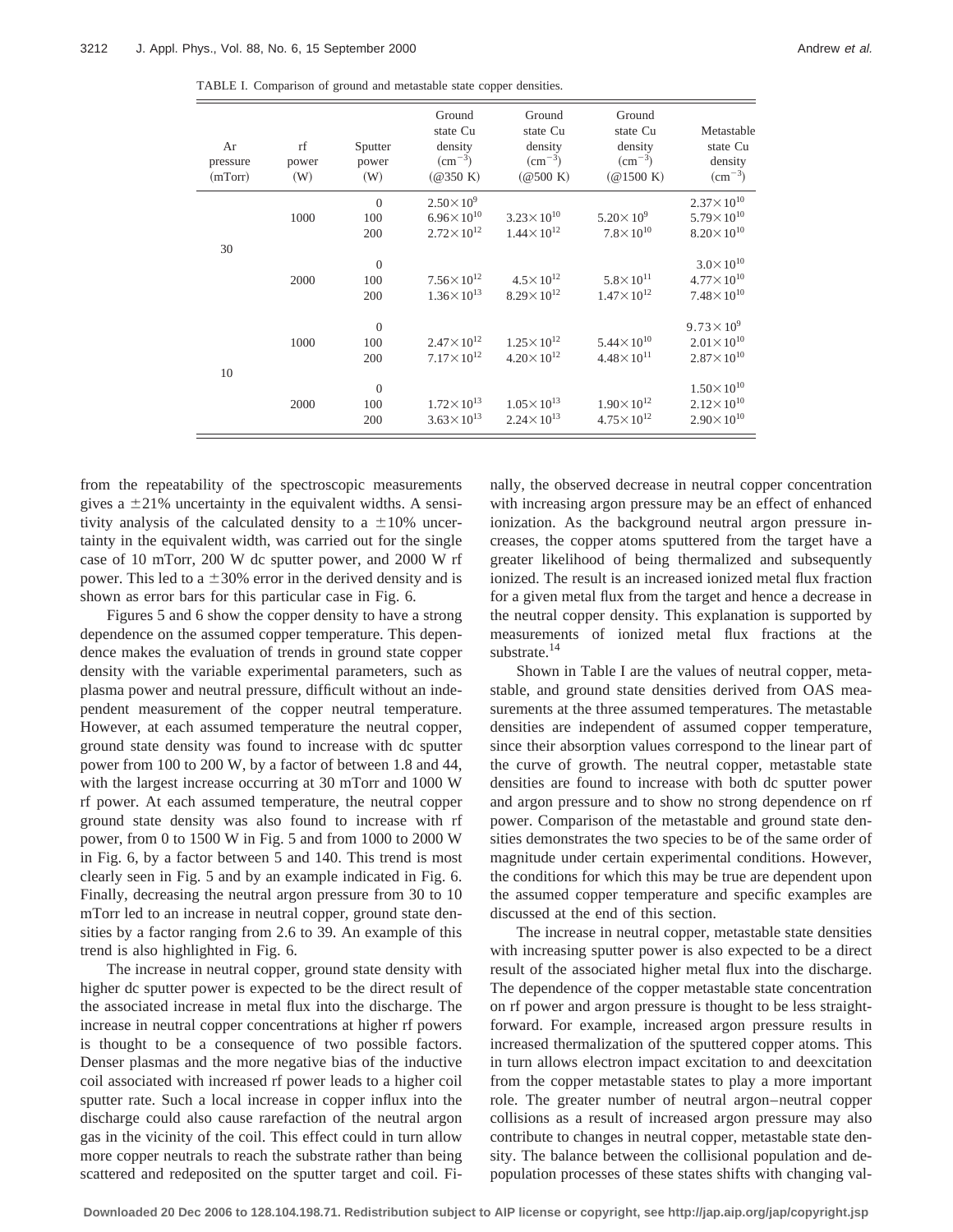

FIG. 7. An example of neutral copper density, radial profiles from QCM measurements of copper flux at an assumed copper temperatures of 1500 K, 30 mTorr, 2000 W rf power, and variable dc sputter power.

ues of argon pressure, electron density, and electron temperature.

Total neutral copper densities (ground+metastable) derived from OAS measurements have been compared with values inferred from biased quartz crystal microbalance (QCM) measurements of neutral copper flux. The QCM measurements of deposition rate,  $R_{\text{dep}}(m \, s^{-1})$ , are related to a copper flux,  $\Gamma_{Cu}$  (Cu atoms  $m^{-2} s^{-1}$ ) by

$$
R_{\rm dep} = \frac{\Gamma_{\rm Cu}}{\rho_{\rm Cu}} \times \frac{64 \times 10^{-3}}{N_A},
$$
\n(13)

where  $\rho_{Cu}$  is the density of copper (kg m<sup>-3</sup>) and  $N_A$  is the Avogadro constant. Since the quartz crystal microbalance is water cooled, a copper sticking coefficient of unity is assumed. The copper flux at the QCM, for an isotropic velocity distribution, is given by

$$
\Gamma_{\text{Cu}} = \frac{1}{4} n \nu, \tag{14}
$$

where  $n$  is the copper atom number density and  $v$  is the velocity of the copper atoms depositing on the QCM. For a Maxwellian distribution,  $v(ms^{-1})$  is given by

$$
\nu = \left(\frac{8k}{\pi m_{\text{Cu}}}\right)^{1/2},\tag{15}
$$

where  $T$  is the assumed copper atom temperature  $(K)$  and  $m_{\text{Cu}}$  is the mass of a copper atom (kg). Substituting Eq. (14) into (13) and solving for  $n(m^{-3})$ , gives an expression for the copper atom number density

$$
n = \frac{R_{\text{dep}}}{\nu} \frac{\rho_{\text{Cu}} N_A}{1.6 \times 10^{-2}}.
$$
 (16)

Radial profile measurements of copper deposition rate were used to calculate an average copper atom number density along the optical absorption path length. Examples of the profiles are shown in Fig. 7 for assumed copper temperatures of 1500 K, dc sputter powers of 100 and 200 W, and a rf power of 2000 W. The copper number densities calculated from the QCM measurements represent an upper limit since the sputtered copper species may also exist as clusters in the gas phase. Copper clusters cause the deposition rate to increase, resulting in lower real copper atom densities calculated from QCM measurements.

Without an independent measurement of gas phase, neutral copper temperature it is not possible to derive precise values of density from either the OAS or QCM measurements. Therefore, one of the most interesting results from the following comparison of independent measurements is that an approximate gas phase copper temperature can be inferred. In Fig. 8 the OAS and QCM values of neutral copper densities are compared at 30 mTorr, with the objective of finding a single point of agreement. Since the assumed temperature is not an independent variable, but an unknown input into the calculation of the concentrations from both the OAS and QCM data, this gives an estimate of the gas phase copper temperature. These two independent measurements show closer agreement at a rf power of 1000 W than at 2000 W, however it is possible that the gas phase copper temperature lies outside the range considered. For the 100 W dc sputter power and 1000 W rf power case, agreement to within a factor of 1.5 is observed at all assumed temperatures. At 200 W dc sputter power and 1000 W rf power the two curves show very close values at  $\sim$ 1500 K.



FIG. 8. Comparison of total copper density (ground+metastable) with copper density derived from QCM measurements of copper flux at 30 mTorr for (a)  $100 \text{ W}$  sputter power and  $(b)$  200 W sputter power.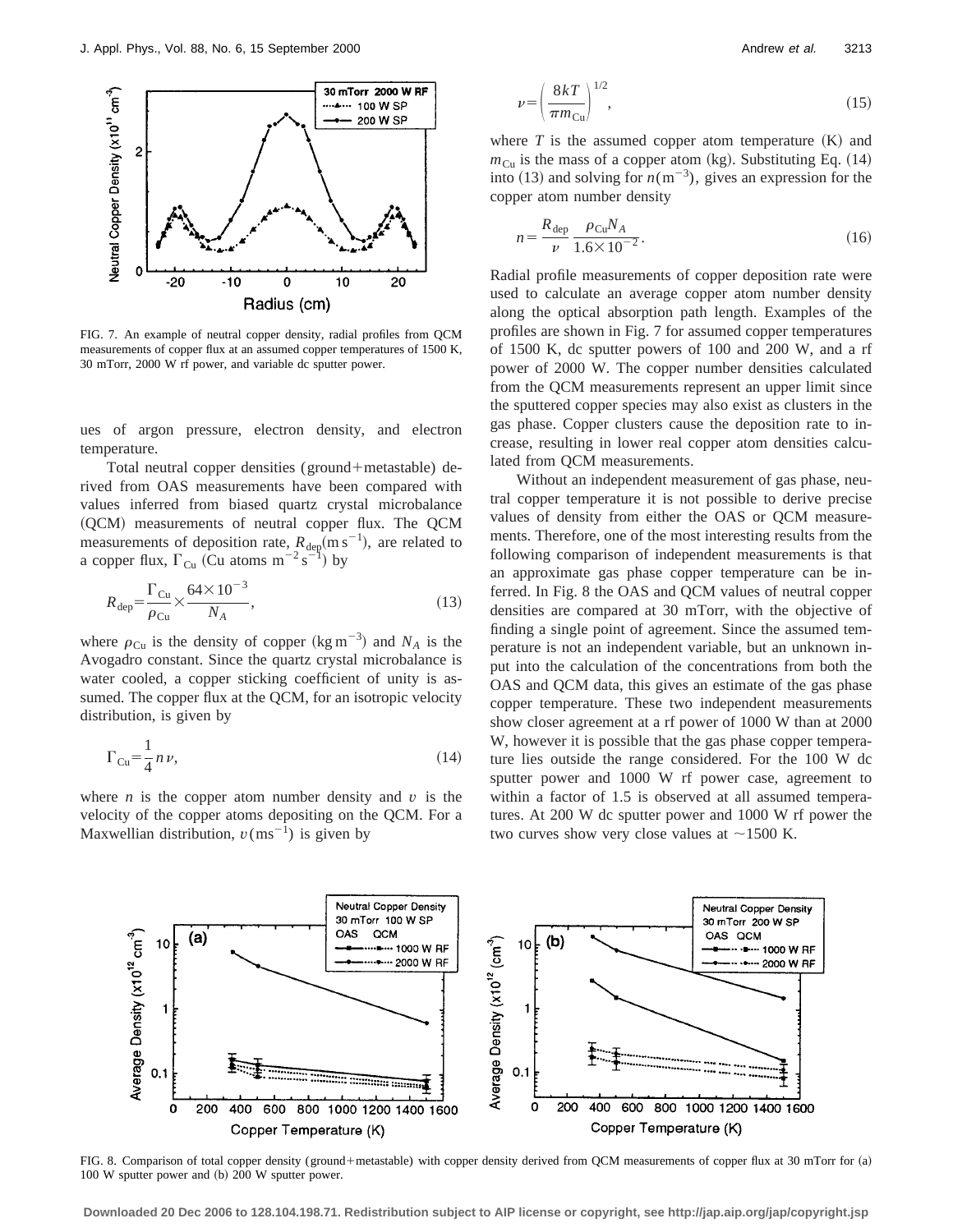

FIG. 9. Comparison of total copper density (ground+metastable) with copper density derived from QCM measurements of copper flux at 10 mTorr.

At a neutral argon pressure of 10 mTorr, data was only available with 1000 W rf power and is shown in Fig. 9. At 10 mTorr, 100 W sputter power the two curves cross at  $\sim$ 1400 –1500 K, while at 10 mTorr, 200 W sputter power two measurements do not cross within the temperature range assumed.

The lack of agreement between the OAS and QCM curves, particularly for the 30 mTorr, 2000 W rf power cases, is mainly attributed to the temperature of thermalization being greater than 1500 K. Several mechanisms may contribute to such high thermalization temperatures. With larger rf ICP powers, higher plasma potentials lead to increased ion acceleration to the walls and antenna. Through both charge exchange processes and neutral reflection these energetic ions may act as a significant source of neutral, background gas heating. Recent simulations by Lu *et al.*<sup>1</sup> of an aluminum/argon IPVD system give maximum argon temperatures, and therefore thermalization temperatures, in the range of 700–1700 K. The argon temperatures in these simulations were also calculated to increase with rf ICP power as a result of charge exchange heating.

The inferred estimates of gas phase, neutral copper temperature allow a more accurate comparison of neutral copper ground state and metastable state concentrations to be carried out with the results in Table I. For example, for the two cases in which the curves cross, the average neutral copper temperature is  $\sim$ 1500 K at 30 mTorr, 200 W dc sputter power, and 1000 W rf power; and  $\sim$ 1400–1500 K at 10 mTorr, 200 W sputter power, and 1000 W rf power. At 1500 K the copper metastable state density given in Table I is 8.20  $\times 10^{10}$  cm<sup>-3</sup> at 30 mTorr, 200 W sputter power, and 1000 W rf and the ground state copper density is  $7.8 \times 10^{10} \text{ cm}^{-3}$ . Similarly, the copper metastable state density of 2.21  $\times 10^{10}$  cm<sup>-3</sup> at 10 mTorr, 100 W sputter power, and 1000 W rf power is comparable to the ground state copper density of  $5.44 \times 10^{10}$  cm<sup>-3</sup> at 1500 K. Therefore the copper metastable state density is found to be comparable to the ground state density under certain operating conditions. This is an extremely important result for calculation of copper flux to the substrate, discharge ionization balance, and power balance.

### **B. Argon**

The absolute concentrations of metastable state argon atoms are shown as a function of sputter power in Figs. 10 and 11. The argon metastable state densities were found to be in the range of  $4.5 \times 10^8 - 1.5 \times 10^{11}$  cm<sup>-3</sup> for the condi-



FIG. 10. Neutral Ar 1*s*<sub>3</sub> metastable state density plotted as a function of assumed Ar temperature for (a) 30 mTorr and 1000 W rf, (b) 30 mTorr and 2000 W rf, (c) 10 mTorr and 1000 W rf, and (d) 10 mTorr and 2000 W rf. Densities were derived using Ar I line,  $\lambda$  = 794 nm.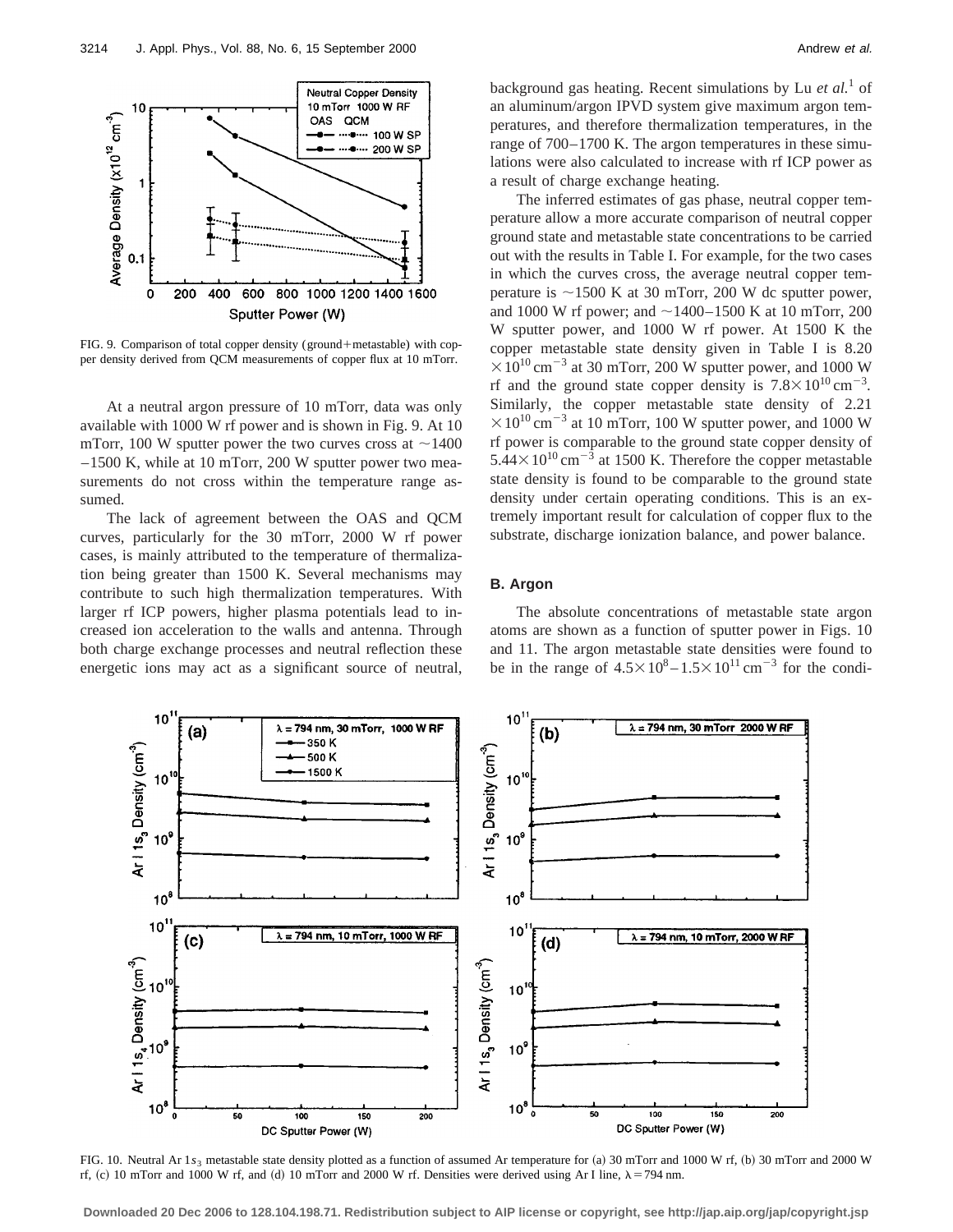

FIG. 11. Comparison of Ar I1<sub>55</sub> metastable densities derived from measured Ar I 811 and 707 nm fractional absorption line intensities as a function of sputter power for (a) 30 mTorr, 1000 W rf, (b) 30 mTorr, 2000 W rf, (c) 10 mTorr, 1000 W rf, and (d) 10 mTorr, 2000 W rf.

tions studied and temperatures assumed. The concentrations of the 1<sub>*s*3</sub> and 1<sub>*s*<sub>5</sub></sub> metastable states do not show clear trends with changes in the variable experimental parameters. This observation may be attributed to the dependence of the population balance of the argon metastable states on the experimental conditions, as follows. Collisional excitation and deexcitation are the main methods of population and depopulation of metastable states. The experimental conditions under which one process dominates over the other determines the metastable state lifetimes and hence, densities.<sup>15</sup> For example, under certain conditions an increase in electron density may lead to sufficient electron impact excitation to increase the metastable state densities. However, further increases in electron density with, for example, rf power, may result in increased collisional depopulation of the metastable states. The net effect could then be an observed decrease in metastable state population at higher rf power. Since this population balance shifts with changing experimental conditions, the metastable state densities may not show a clear trend with the experimental variables.

Figure 11 shows measurements of the same metastable state density,  $1s<sub>5</sub>$ , using two different spectroscopic lines  $(811$  and 707 nm), as a function of sputter power at 10 and 30 mTorr and at 1000 and 2000 W rf. General agreement is found to be in a range of factor of 1–6 for all cases apart from, 30 mTorr and 2000 W rf power, when differences of up to a factor of 58 are observed. The raw data for the 811 nm line, in this particular case, has a very low signal-to-noise ratio. It is therefore expected that the lower calculated density has very large errors associated with it and has been discarded for purposes of this study.

Figures 12 and 13 show the argon resonant state densities,  $1s_2$  and  $1s_4$ , also as a function of sputter power for various values of pressure and rf power. The resonant state densities do not show clear trends with changes in any of the variable parameters. Once again this is expected to be a result of the variation of the population balance of these states under changing conditions. For the resonant states deexcitation by photon emission and population through radiation trapping are additional depopulation/population mechanisms. Figure 13 shows concentrations of the resonance state,  $1s<sub>4</sub>$ , measured with two different Ar I spectroscopic lines, 751 and 810 nm. The derived densities agree to within a factor of 4 apart from the 30 mTorr, 2000 W rf case in which much larger differences of up to a factor of 32 are observed. The large difference for this single case is thought to be a result of the substantially higher optical thickness of the plasma at the 751 nm line, which results in larger errors in the densities derived from this line. A small variation in absorption intensity at high optical thickness results in a large variation in density. Therefore, the densities derived from the 751 nm line are not used in the comparison of the relative concentrations of the 4*s* sublevels or in the calculation of a total concentration of the 4*s* manifold.

In Fig. 14 the relative concentrations of the  $1s_2$ ,  $1s_3$ ,  $1s<sub>4</sub>$ , and  $1s<sub>5</sub>$  sublevels comprising the 4*s* excited state of neutral argon, are plotted at an assumed temperature of 1500 K at 10 and 30 mTorr and 1000 and 2000 W rf. Densities for the  $1s<sub>5</sub>$  metastable state were derived from the Ar I 707 nm line absorption fraction, and for the 1*s*<sup>4</sup> resonant state from the 810 mn line absorption fraction. The observed ordering of level concentrations at 10 mTorr is  $1s_5$ ,  $1s_4$ ,  $1s_2$ , and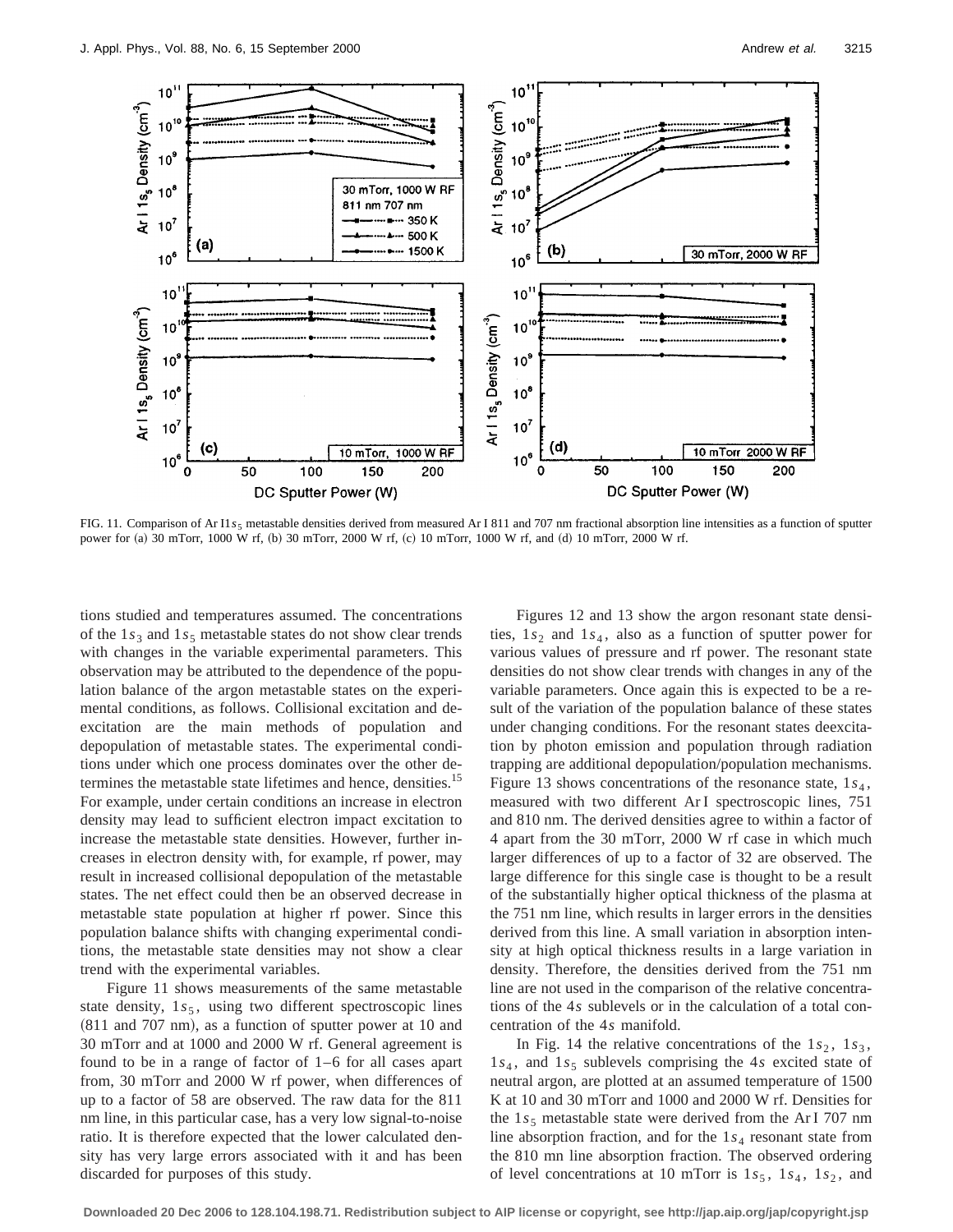

FIG. 12. Neutral Ar 1*s*<sub>2</sub> resonant state density plotted as a function of assumed Ar temperature for (a) 30 mTorr, 1000 W rf, (b) 30 mTorr, 2000 W rf, (c) 10 mTorr, 1000 W rf, and (d) 10 mTorr, 2000 W rf. Densities were derived using Ar I line,  $\lambda = 750$  nm.



FIG. 13. Comparison of Ar I1*s*<sup>4</sup> metastable densities derived from measured Ar I 810 and 751 nm fractional absorption line intensities as a function of sputter power for (a) 30 mTorr, 1000 W rf, (b) 30 mTorr, 2000 W rf, (c) 10 mTorr, 1000 W rf, and (d) 10 mTorr, 2000 W rf.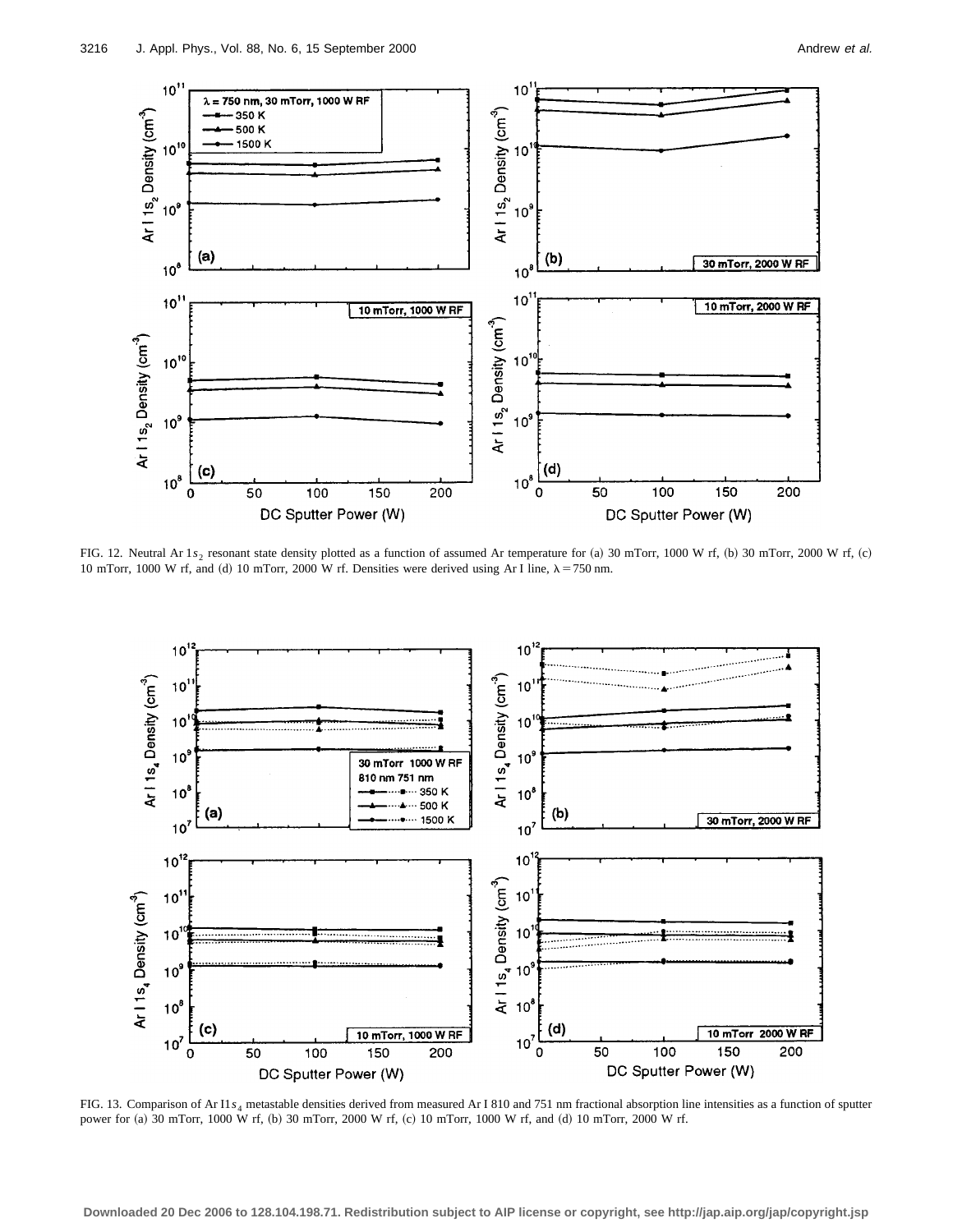

FIG. 14. Relative concentrations of the  $1s_2$ ,  $1s_3$ ,  $1s_4$ , and  $1s_5$  levels comprising the 4*s* excited state in Ar I at an assumed temperature of 1500 K as a function of sputter power for (a) 30 mTorr, 1000 W rf, (b) 30 mTorr, 2000 W rf, (c) 10 mTorr, 1000 W rf, and (d) 10 mTorr, 2000 W rf.

1s<sub>3</sub> at all three assumed temperatures. A similar ordering is observed at 30 mTorr and 1000 W rf. However, at 30 mTorr and 2000 W rf the level ordering changes to  $1s_2$ ,  $1s_4$ ,  $1s_5$ , and  $1s_3$  at 0 W sputter power and  $1s_2$ ,  $1s_5$ ,  $1s_4$ , and  $1s_3$  at 100 and 200 W sputter power.

Based solely on the excitation threshold energies for the sublevels  $(11.548 \text{ eV}$  for  $1s_5$ ,  $11.62 \text{ eV}$  for  $1s_4$ ,  $11.723 \text{ eV}$ for  $1s_3$ , and  $11.828$  eV for  $1s_2$ ) we expect the ordering to be  $1s_5$ ,  $1s_4$ ,  $1s_3$ , and  $1s_2$ . However, in all cases the densities of both the  $1s_4$  and  $1s_2$  resonance energy levels are greater than the  $1s_3$  metastable level. This may be a result of the additional population mechanism, radiation trapping, of the resonance levels. This effect is more apparent at the higher pressure of 30 mTorr when the resonance state  $1s<sub>2</sub>$  is observed to have a concentration higher than both metastable states at 2000 W rf power. Such a result is consistent with radiation trapping of the ground state  $(1s_4 - 1p_0)$  and  $(1s<sub>2</sub> - 1p<sub>0</sub>)$  transitions, although higher electron densities associated with increased pressures are also expected to contribute. Similar excited level ArI ordering,  $1s_5$ ,  $1s_4$ ,  $1s_2$ , and  $1s_3$  has also been reported by Hebner *et al.*<sup>16</sup> for an inductively coupled argon plasma with a pressure range of 5–50 mTorr.

Finally, most models of argon discharges calculate a lumped value for the concentrations in the Ar I 4*s* manifold, for example see Refs. 1 and 17. Therefore, the sublevel densities have been added together and are plotted as a function of sputter power for 10 and 30 mTorr pressure, 1000 and 2000 W rf power, and an assumed temperature of 1500 K, in Fig. 15. The largest value in excited level argon, Ar\*, concentration is observed at 30 mTorr and 2000 W rf with a value of  $1.4 \times 10^{10}$  cm<sup>-3</sup> at 0 W sputter power and 2.1  $\times 10^{10}$  cm<sup>-3</sup> at 200 W sputter power. This observation is a result of the largest value in the  $1s<sub>2</sub>$  resonant state density under these specific conditions as shown in Fig. 14. As mentioned above, this density maximum may be attributed to increased ground state transition radiation trapping and also, a maximum electron density for the experimental conditions studied.

#### **V. CONCLUSIONS**

An optical absorption spectroscopy (OAS) method has been used to measure absolute, average concentrations of



FIG. 15. Power and pressure dependence of the summed concentration of the excited state 4*s* manifold, Ar\*, in argon.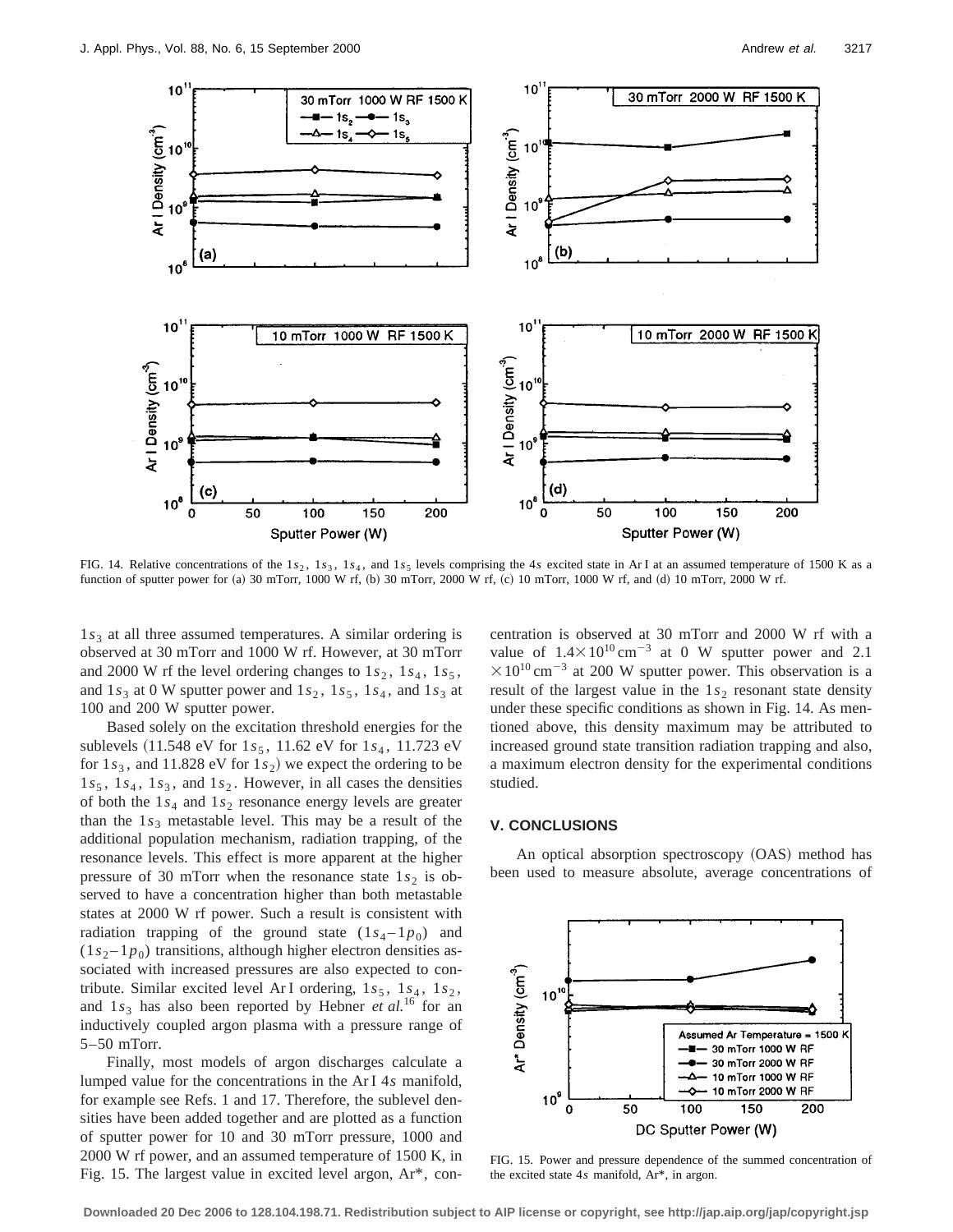long lived, gas phase species in IPVD discharges. The results have been obtained by coupling the OAS measurement technique with the curve of growth analysis method. The absolute, average gas phase densities of copper ground and metastable states along with neutral argon metastable and resonance states have been presented as a function of argon pressure, and power supplied to the discharge.

It is difficult to compare values of concentrations under different experimental conditions without an independent measurement of gas phase neutral copper and argon temperature. The derived values of neutral copper, metastable state densities (which do not have a temperature dependence) were found to increase with dc sputter power and neutral argon pressure and show no clear variation with rf power. Comparison of neutral copper densities derived from the OAS absorption fractions and QCM measurements of flux indicate thermalization temperatures of greater than 1300 K in the vicinity of the wafer chuck. This very useful result allows a more informed comparison of the neutral copper, metastable, and ground state densities. At such temperatures, the two populations are comparable at 30 mTorr, 200 W sputter power and 1000 W rf ICP power and also at 10 mTorr, 100 W sputter power and 1000 W rf ICP power with concentrations of the order  $10^{10}$  cm<sup>-3</sup>. This result also emphasizes the need for independent measurement of gas phase copper temperature.

Neither the argon metastable  $(1s<sub>3</sub>$  and  $1s<sub>5</sub>)$  or resonance  $(1s<sub>2</sub>$  and  $1s<sub>4</sub>)$  state densities show clear trends with changes in any of the variable experimental parameters. This result is attributed to changes in population balance of the argon atom, metastable and resonance states with varying experimental conditions. The experimentally observed ordering of level concentrations at 10 mTorr and at 30 mTorr and 1000 W rf is  $1s_5$ ,  $1s_4$ ,  $1s_2$ , and  $1s_3$  at all three assumed temperatures. At 30 mTorr and 2000 W rf the level ordering changes to  $1s_2$ ,  $1s_4$ ,  $1s_5$ , and  $1s_3$  at 0 W sputter power and  $1s_2$ ,  $1s_5$ ,  $1s_4$ , and  $1s_3$  at 100 and 200 W sputter power. The largest value in Ar\* concentration is found at 30 mTorr and 2000 W rf as a result of a corresponding maximum in the  $1s<sub>2</sub>$  resonance state density under these specific conditions.

These results are essential for implementing accurate computational simulations of discharges under similar conditions. The long lifetimes of metastable states mean that they play a significant role in the power balance and ionization balance of IPVD discharges when their concentrations are sufficiently high. The comparison of the copper densities with those derived from QCM results has also given a very useful indication of neutral copper temperatures in the vicinity of the substrate stage.

#### **ACKNOWLEDGMENTS**

The authors would like to thank J. E. Lawler, J. J. Curry, and R. C. Woods for helpful discussions, G. A. Hebner for a critical reading of the manuscript, and Motorola Inc. for financial support.

## **APPENDIX A: CURVE OF GROWTH METHOD FOR HYPERFINE STRUCTURE**

The frequency position of each hyperfine component is described by an offset from an arbitrary reference frequency, chosen to be the position of the 324.754 nm line. The offset is calculated in units of the Doppler width, in a manner similar to the definitions of  $\xi$  and  $y$  in Eq. (6). The full form, including hyperfine components, of the integral in Eq.  $(2)$  for a Voigt profile is

$$
\frac{W}{b_D} = \frac{1}{\sqrt{\ln 2}} \int_{-\infty}^{+\infty} d\xi \left[ 1 - e^{-\sum_{j=1}^{12} \alpha_j \frac{P'X_s}{\pi} \int_{-\infty}^{+\infty} d y} \left[ \frac{e^{-y^2}}{a^2 + (\xi - \Delta_j - y)^2} \right] \right],
$$
\n(A1)

where

$$
\sum_{j=1}^{12} \alpha_j = 1,\tag{A2}
$$

$$
\Delta_j = \frac{\nu_j - \nu_0}{b_D} \sqrt{\ln 2}.
$$
\n(A3)

 $v_0$  is the reference frequency (Hz),  $\alpha_i$  is the normalized line strength fraction due to *j*th hyperfine line (dimensionless),  $\Delta$ <sub>*j*</sub> is the position offset of *j*th hyperfine line (dimensionless), and the other symbols are the same as in Eq.  $(6)$ . Note that the offset, being in units of the Doppler width, is a function of temperature. Due to the increased computational complexity introduced by the temperature dependent offsets, results are reported at only three assumed temperatures, 350, 500, and 1500 K. The effect of the hyperfine structure on the curves of growth is to make the multiline curve for a given *a* value remain linear for higher  $P'X$  values than the single line curve of growth.

Our Mathematica<sup>®</sup> program finds the value of  $P'X$  that satisfies Eq.  $(A1)$  for a given value of the ratio between the equivalent width and the Doppler width at a particular temperature. The volume density (reported in  $cm^{-3}$ ) is obtained from the definition of  $P'$  in Eq. (4), and using the experimental absorption path length of 0.46 m.

# **APPENDIX B: PARAMETERS AND NOTES ON PARTICULAR ATOMS**

## **1. Ground state copper**

The frequency and Einstein  $A_{u\rightarrow 1}$  coefficient for the ground state copper line  $\lambda_0$  = 324.754 nm were obtained from Ref. 18:  $A_{u \to 1} = 1.39 \times 10^8 \text{ s}^{-1}$ ,  $g_{up} = 4$ ,  $g_{10} = 2$ . The pressure broadening linewidth of 90 MHz/Torr (HWHM) was obtained from Ref. 18.

#### **2. Metastable copper**

The measured  $W/b_D$  ratios for the density of metastable copper atoms were small enough to use the approximation of Eq.  $(11)$  to obtain densities. In addition, the hyperfine structure of this state contains 18 lines, causing the curve of growth to remain linear for even higher values of  $P'X$  than for the ground state case. The frequency and Einstein  $A_{u \to 1}$